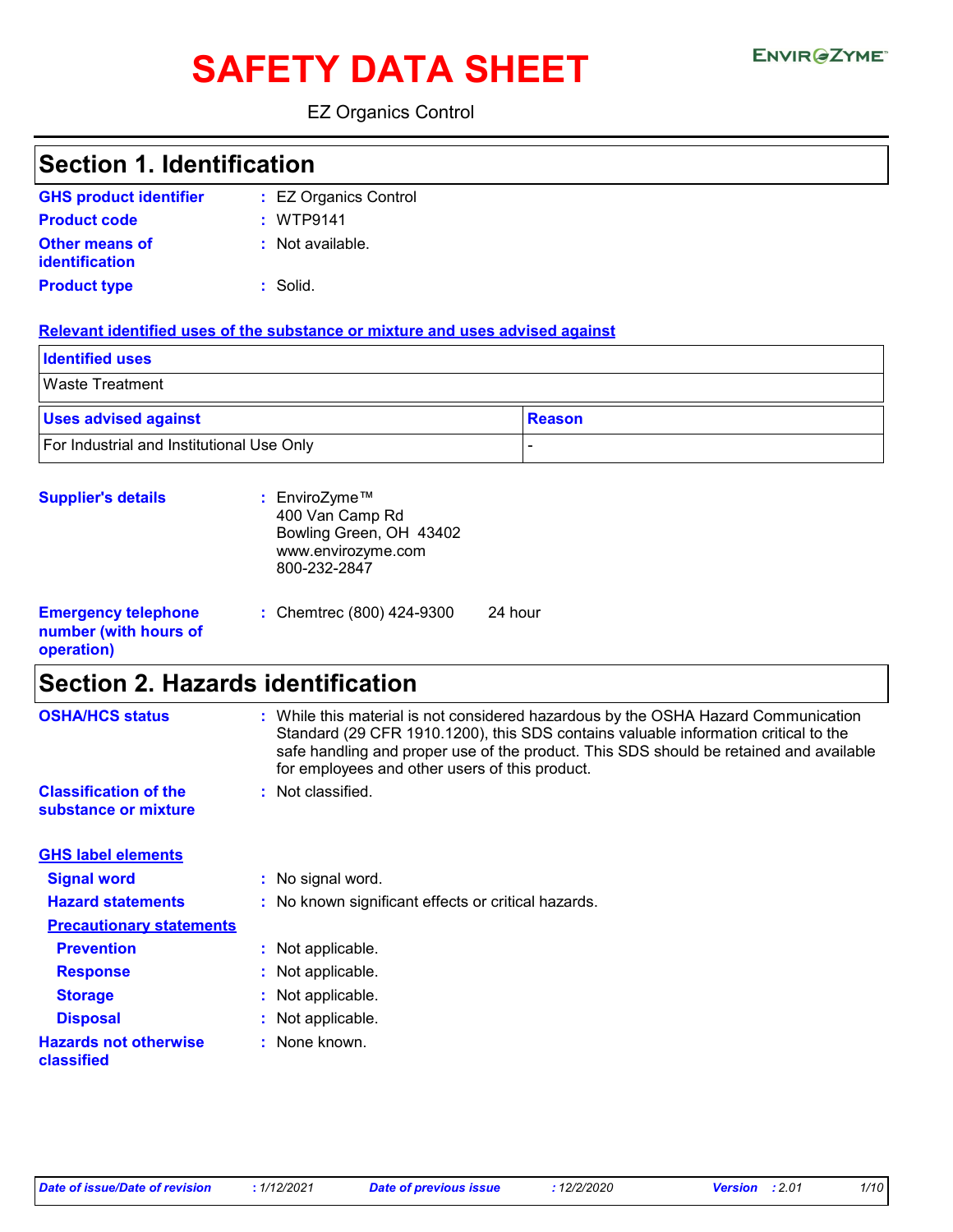### **Section 3. Composition/information on ingredients**

### **Substance/mixture :**

#### **Other means of identification**

- Mixture
- **:** Not available.

Any concentration shown as a range is to protect confidentiality or is due to batch variation.

**There are no ingredients present which, within the current knowledge of the supplier and in the concentrations applicable, are classified as hazardous to health or the environment and hence require reporting in this section. Occupational exposure limits, if available, are listed in Section 8.**

### **Section 4. First aid measures**

### **Description of necessary first aid measures**

| <b>Eye contact</b>  | : Immediately flush eyes with plenty of water, occasionally lifting the upper and lower<br>eyelids. Check for and remove any contact lenses. Get medical attention if irritation<br>occurs.                                                                                                                                                            |
|---------------------|--------------------------------------------------------------------------------------------------------------------------------------------------------------------------------------------------------------------------------------------------------------------------------------------------------------------------------------------------------|
| <b>Inhalation</b>   | : Remove victim to fresh air and keep at rest in a position comfortable for breathing. Get<br>medical attention if symptoms occur.                                                                                                                                                                                                                     |
| <b>Skin contact</b> | : Flush contaminated skin with plenty of water. Remove contaminated clothing and<br>shoes. Get medical attention if symptoms occur.                                                                                                                                                                                                                    |
| <b>Ingestion</b>    | : Wash out mouth with water. Remove victim to fresh air and keep at rest in a position<br>comfortable for breathing. If material has been swallowed and the exposed person is<br>conscious, give small quantities of water to drink. Do not induce vomiting unless<br>directed to do so by medical personnel. Get medical attention if symptoms occur. |

#### **Most important symptoms/effects, acute and delayed**

### **Notes to physician <b>:** Treat symptomatically. Contact poison treatment specialist immediately if large quantities have been ingested or inhaled. **Specific treatments :** No specific treatment. **Inhalation <b>:** No known significant effects or critical hazards. **Ingestion :** No known significant effects or critical hazards. **Skin contact :** No known significant effects or critical hazards. **Eye contact :** No known significant effects or critical hazards. **Over-exposure signs/symptoms Skin contact Ingestion Inhalation :** No specific data. No specific data. **:** No specific data. **: Eye contact :** No specific data. **Potential acute health effects Indication of immediate medical attention and special treatment needed, if necessary**

**Protection of first-aiders** : No action shall be taken involving any personal risk or without suitable training.

### **See toxicological information (Section 11)**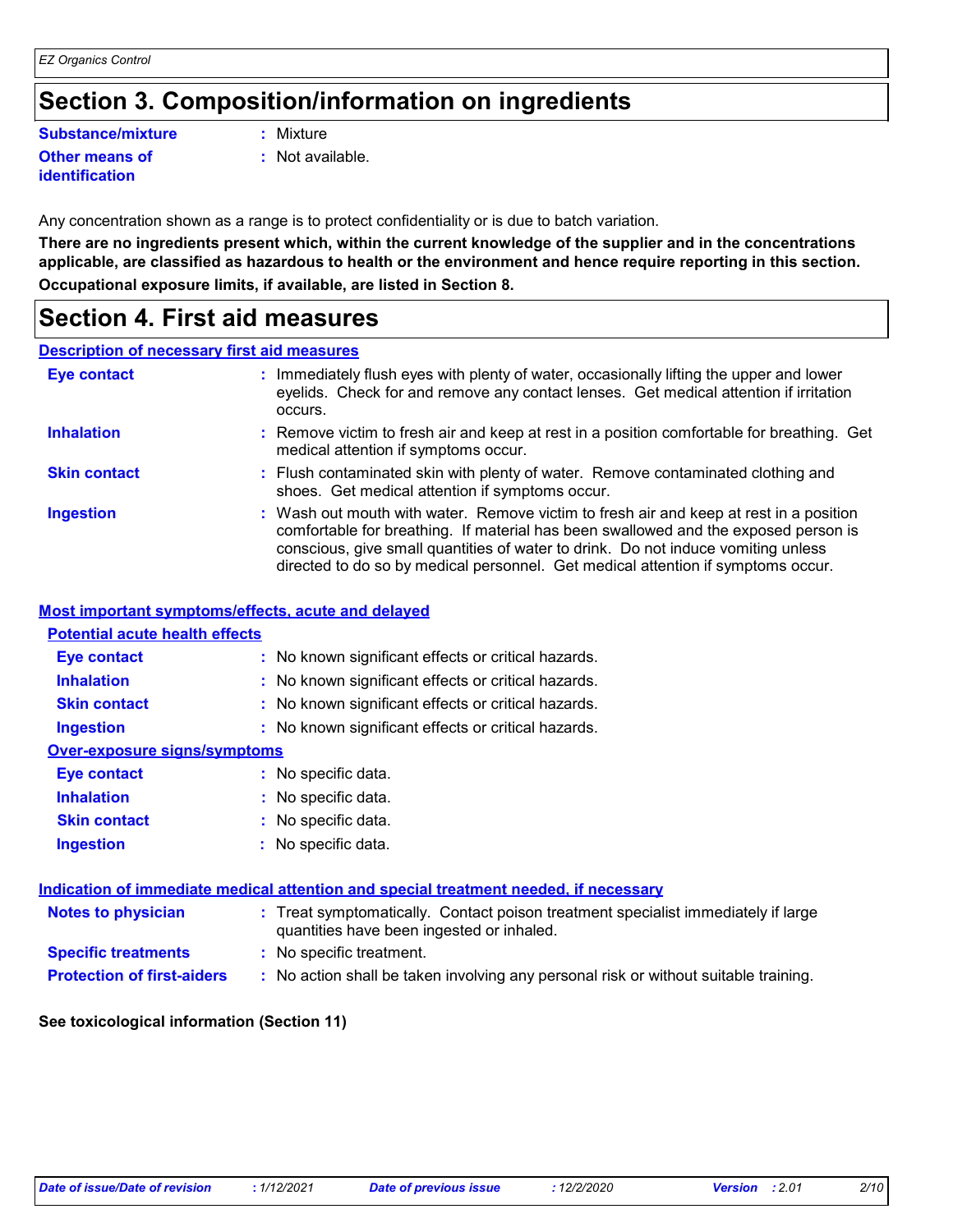# **Section 5. Fire-fighting measures**

| <b>Extinguishing media</b>                               |                                                                                                                                                                                                     |
|----------------------------------------------------------|-----------------------------------------------------------------------------------------------------------------------------------------------------------------------------------------------------|
| <b>Suitable extinguishing</b><br>media                   | : Use an extinguishing agent suitable for the surrounding fire.                                                                                                                                     |
| <b>Unsuitable extinguishing</b><br>media                 | : None known.                                                                                                                                                                                       |
| <b>Specific hazards arising</b><br>from the chemical     | : No specific fire or explosion hazard.                                                                                                                                                             |
| <b>Hazardous thermal</b><br>decomposition products       | Decomposition products may include the following materials:<br>carbon dioxide<br>carbon monoxide<br>halogenated compounds<br>metal oxide/oxides                                                     |
| <b>Special protective actions</b><br>for fire-fighters   | : Promptly isolate the scene by removing all persons from the vicinity of the incident if<br>there is a fire. No action shall be taken involving any personal risk or without suitable<br>training. |
| <b>Special protective</b><br>equipment for fire-fighters | Fire-fighters should wear appropriate protective equipment and self-contained breathing<br>apparatus (SCBA) with a full face-piece operated in positive pressure mode.                              |

### **Section 6. Accidental release measures**

|                                                              | <b>Personal precautions, protective equipment and emergency procedures</b>                                                                                                                                                                                                           |
|--------------------------------------------------------------|--------------------------------------------------------------------------------------------------------------------------------------------------------------------------------------------------------------------------------------------------------------------------------------|
| For non-emergency<br>personnel                               | : No action shall be taken involving any personal risk or without suitable training.<br>Evacuate surrounding areas. Keep unnecessary and unprotected personnel from<br>entering. Do not touch or walk through spilled material. Put on appropriate personal<br>protective equipment. |
| For emergency responders                                     | If specialized clothing is required to deal with the spillage, take note of any information in<br>-11<br>Section 8 on suitable and unsuitable materials. See also the information in "For non-<br>emergency personnel".                                                              |
| <b>Environmental precautions</b>                             | : Avoid dispersal of spilled material and runoff and contact with soil, waterways, drains<br>and sewers. Inform the relevant authorities if the product has caused environmental<br>pollution (sewers, waterways, soil or air).                                                      |
| <b>Methods and materials for containment and cleaning up</b> |                                                                                                                                                                                                                                                                                      |
| <b>Small spill</b>                                           | : Move containers from spill area. Vacuum or sweep up material and place in a<br>designated, labeled waste container. Dispose of via a licensed waste disposal<br>contractor.                                                                                                        |

: Move containers from spill area. Prevent entry into sewers, water courses, basements or confined areas. Vacuum or sweep up material and place in a designated, labeled waste container. Dispose of via a licensed waste disposal contractor. Note: see Section 1 for emergency contact information and Section 13 for waste disposal. **Large spill :**

### **Section 7. Handling and storage**

### **Precautions for safe handling**

| <b>Protective measures</b>                       | : Put on appropriate personal protective equipment (see Section 8).                                                                                                                                                                                                                                                                                           |
|--------------------------------------------------|---------------------------------------------------------------------------------------------------------------------------------------------------------------------------------------------------------------------------------------------------------------------------------------------------------------------------------------------------------------|
| <b>Advice on general</b><br>occupational hygiene | : Eating, drinking and smoking should be prohibited in areas where this material is<br>handled, stored and processed. Workers should wash hands and face before eating,<br>drinking and smoking. Remove contaminated clothing and protective equipment before<br>entering eating areas. See also Section 8 for additional information on hygiene<br>measures. |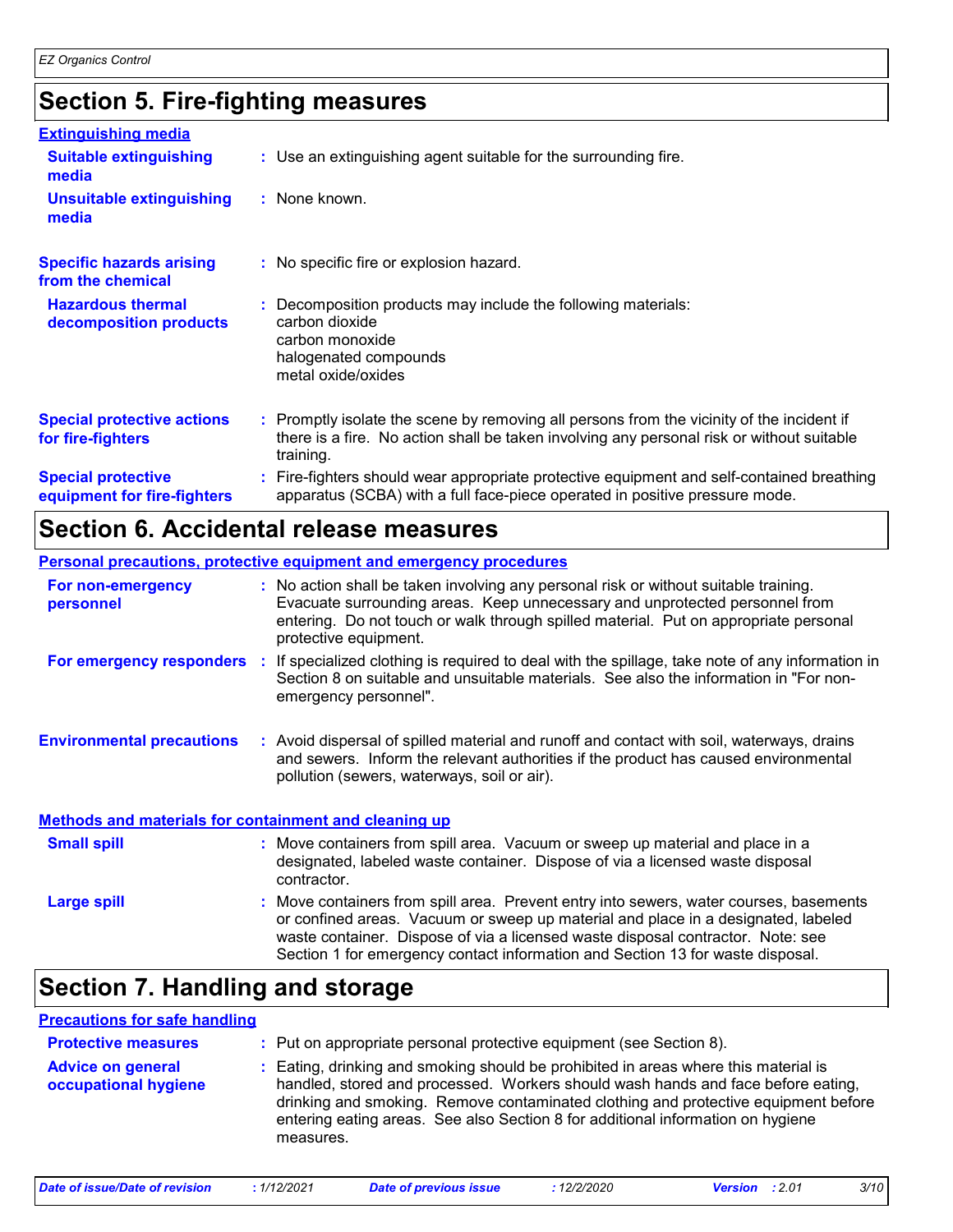| Section 7. Handling and storage                                           |                                                                                                                                                                                                                                                                                                                                                                                                                                                                                                                                                                                  |
|---------------------------------------------------------------------------|----------------------------------------------------------------------------------------------------------------------------------------------------------------------------------------------------------------------------------------------------------------------------------------------------------------------------------------------------------------------------------------------------------------------------------------------------------------------------------------------------------------------------------------------------------------------------------|
| <b>Conditions for safe storage,</b><br>including any<br>incompatibilities | Store in accordance with local regulations. Store in original container protected from<br>direct sunlight in a dry, cool and well-ventilated area, away from incompatible materials<br>(see Section 10) and food and drink. Keep container tightly closed and sealed until<br>ready for use. Containers that have been opened must be carefully resealed and kept<br>upright to prevent leakage. Do not store in unlabeled containers. Use appropriate<br>containment to avoid environmental contamination. See Section 10 for incompatible<br>materials before handling or use. |
|                                                                           | Section 8. Exposure controls/personal protection                                                                                                                                                                                                                                                                                                                                                                                                                                                                                                                                 |
| <b>Control parameters</b><br><b>Occupational exposure limits</b><br>None. |                                                                                                                                                                                                                                                                                                                                                                                                                                                                                                                                                                                  |
| <b>Appropriate engineering</b><br>controls                                | Good general ventilation should be sufficient to control worker exposure to airborne<br>contaminants.                                                                                                                                                                                                                                                                                                                                                                                                                                                                            |
| <b>Environmental exposure</b><br>controls                                 | Emissions from ventilation or work process equipment should be checked to ensure<br>they comply with the requirements of environmental protection legislation. In some<br>cases, fume scrubbers, filters or engineering modifications to the process equipment<br>will be necessary to reduce emissions to acceptable levels.                                                                                                                                                                                                                                                    |
| <b>Individual protection measures</b>                                     |                                                                                                                                                                                                                                                                                                                                                                                                                                                                                                                                                                                  |
| <b>Hygiene measures</b>                                                   | : Wash hands, forearms and face thoroughly after handling chemical products, before<br>eating, smoking and using the lavatory and at the end of the working period.<br>Appropriate techniques should be used to remove potentially contaminated clothing.<br>Wash contaminated clothing before reusing. Ensure that eyewash stations and safety<br>showers are close to the workstation location.                                                                                                                                                                                |
| <b>Eye/face protection</b>                                                | Safety eyewear complying with an approved standard should be used when a risk<br>assessment indicates this is necessary to avoid exposure to liquid splashes, mists,<br>gases or dusts. If contact is possible, the following protection should be worn, unless<br>the assessment indicates a higher degree of protection: safety glasses with side-<br>shields.                                                                                                                                                                                                                 |
| <b>Skin protection</b>                                                    |                                                                                                                                                                                                                                                                                                                                                                                                                                                                                                                                                                                  |
| <b>Hand protection</b>                                                    | : Chemical-resistant, impervious gloves complying with an approved standard should be<br>worn at all times when handling chemical products if a risk assessment indicates this is<br>necessary.                                                                                                                                                                                                                                                                                                                                                                                  |
| <b>Body protection</b>                                                    | Personal protective equipment for the body should be selected based on the task being<br>performed and the risks involved and should be approved by a specialist before<br>handling this product.                                                                                                                                                                                                                                                                                                                                                                                |
| <b>Other skin protection</b>                                              | Appropriate footwear and any additional skin protection measures should be selected<br>based on the task being performed and the risks involved and should be approved by a<br>specialist before handling this product.                                                                                                                                                                                                                                                                                                                                                          |
| <b>Respiratory protection</b>                                             | Based on the hazard and potential for exposure, select a respirator that meets the<br>appropriate standard or certification. Respirators must be used according to a<br>respiratory protection program to ensure proper fitting, training, and other important<br>aspects of use.                                                                                                                                                                                                                                                                                                |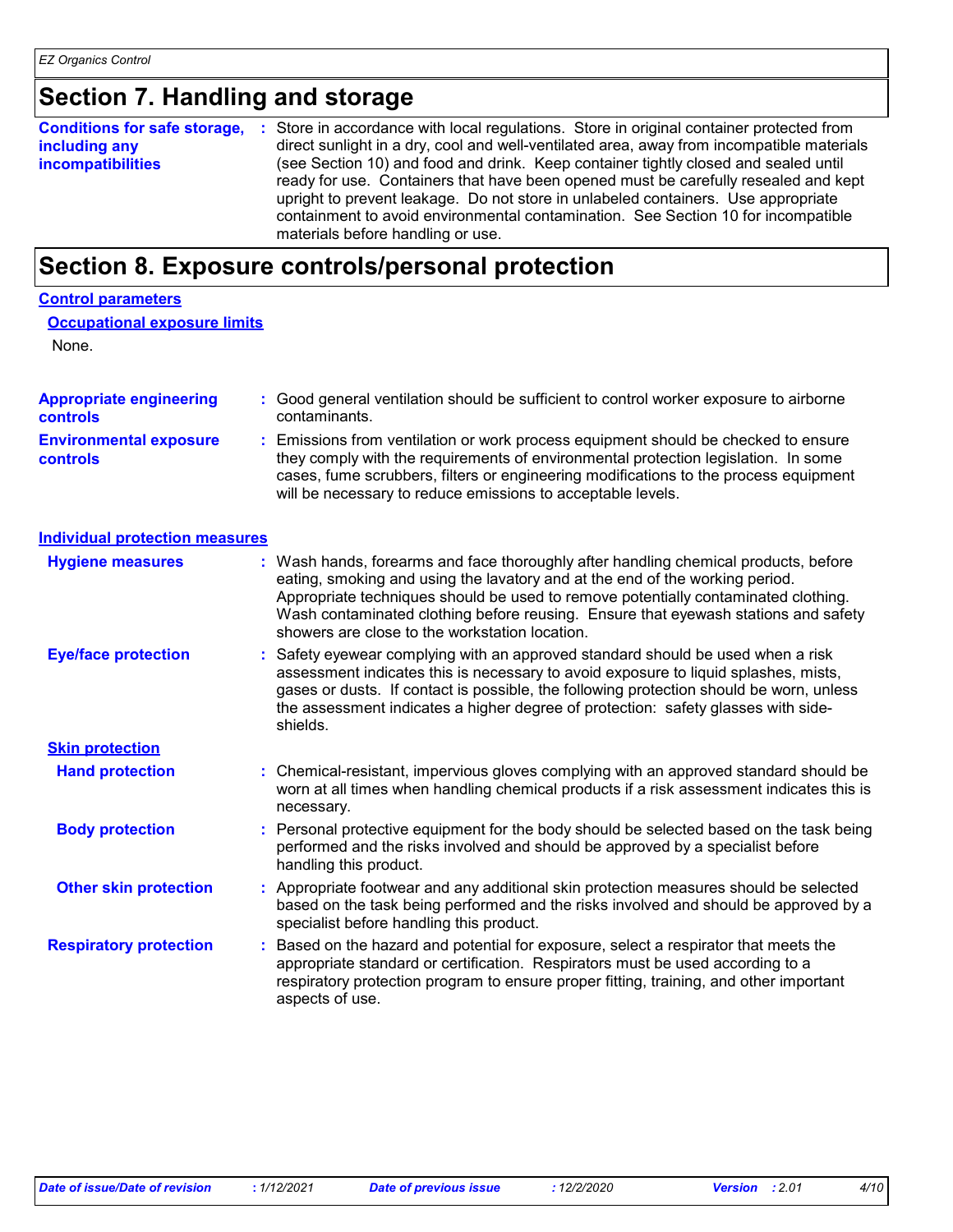# **Section 9. Physical and chemical properties**

| <b>Appearance</b>                                      |                                                                      |
|--------------------------------------------------------|----------------------------------------------------------------------|
| <b>Physical state</b>                                  | : Solid. [Granular solid.]                                           |
| <b>Color</b>                                           | $:$ Brown.                                                           |
| <b>Odor</b>                                            | : Not available.                                                     |
| <b>Odor threshold</b>                                  | : Not available.                                                     |
| рH                                                     | : Not applicable.                                                    |
| <b>Melting point</b>                                   | : Not available.                                                     |
| <b>Boiling point</b>                                   | : Not available.                                                     |
| <b>Flash point</b>                                     | : Closed cup: Not applicable. [Product does not sustain combustion.] |
| <b>Evaporation rate</b>                                | : Not available.                                                     |
| <b>Flammability (solid, gas)</b>                       | : Not available.                                                     |
| <b>Lower and upper explosive</b><br>(flammable) limits | : Not available.                                                     |
| <b>Vapor pressure</b>                                  | : Not available.                                                     |
| <b>Vapor density</b>                                   | : Not available.                                                     |
| <b>Relative density</b>                                | : Not available.                                                     |
| <b>Solubility</b>                                      | : Not available.                                                     |
| <b>Solubility in water</b>                             | : Not available.                                                     |
| <b>Partition coefficient: n-</b><br>octanol/water      | : Not available.                                                     |
| <b>Auto-ignition temperature</b>                       | : Not available.                                                     |
| <b>Decomposition temperature : Not available.</b>      |                                                                      |
| <b>Viscosity</b>                                       | : Not available.                                                     |
| Flow time (ISO 2431)                                   | : Not available.                                                     |

# **Section 10. Stability and reactivity**

| <b>Reactivity</b>                            | : No specific test data related to reactivity available for this product or its ingredients.              |
|----------------------------------------------|-----------------------------------------------------------------------------------------------------------|
| <b>Chemical stability</b>                    | : The product is stable.                                                                                  |
| <b>Possibility of hazardous</b><br>reactions | : Under normal conditions of storage and use, hazardous reactions will not occur.                         |
| <b>Conditions to avoid</b>                   | : No specific data.                                                                                       |
| Incompatible materials                       | $:$ Not available.                                                                                        |
| <b>Hazardous decomposition</b><br>products   | : Under normal conditions of storage and use, hazardous decomposition products should<br>not be produced. |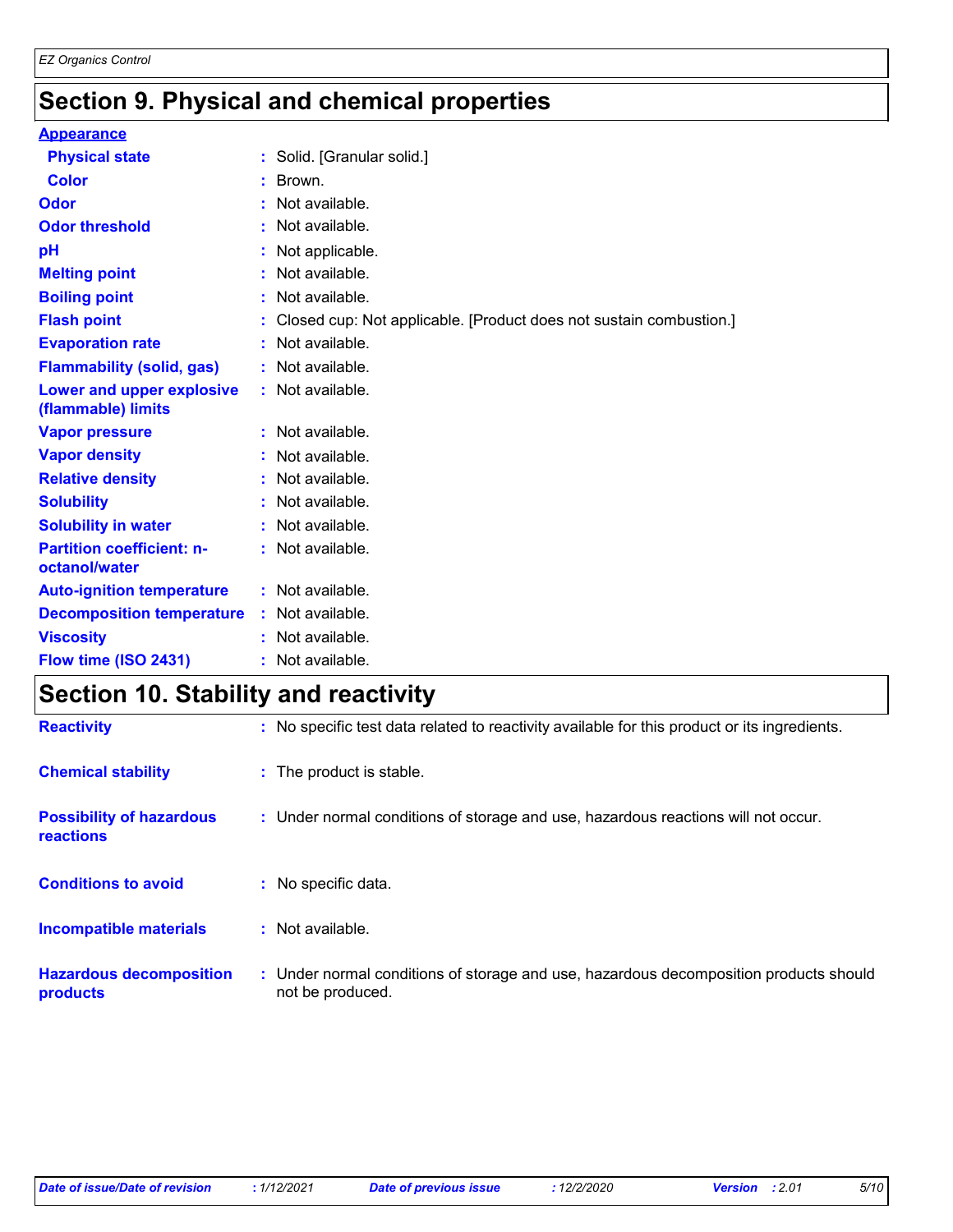# **Section 11. Toxicological information**

#### **Information on toxicological effects**

#### **Acute toxicity**

Not available.

### **Irritation/Corrosion**

Not available.

#### **Sensitization**

Not available.

#### **Mutagenicity**

Not available.

#### **Carcinogenicity**

Not available.

#### **Reproductive toxicity**

Not available.

### **Teratogenicity**

Not available.

#### **Specific target organ toxicity (single exposure)**

Not available.

### **Specific target organ toxicity (repeated exposure)**

Not available.

#### **Aspiration hazard**

Not available.

| <b>Information on the likely</b><br>routes of exposure                       |  | : Routes of entry anticipated: Inhalation.<br>Routes of entry not anticipated: Oral, Dermal. |  |  |
|------------------------------------------------------------------------------|--|----------------------------------------------------------------------------------------------|--|--|
| <b>Potential acute health effects</b>                                        |  |                                                                                              |  |  |
| <b>Eye contact</b>                                                           |  | : No known significant effects or critical hazards.                                          |  |  |
| <b>Inhalation</b>                                                            |  | : No known significant effects or critical hazards.                                          |  |  |
| <b>Skin contact</b>                                                          |  | : No known significant effects or critical hazards.                                          |  |  |
| <b>Ingestion</b>                                                             |  | : No known significant effects or critical hazards.                                          |  |  |
| Symptoms related to the physical, chemical and toxicological characteristics |  |                                                                                              |  |  |

| Eye contact         | : No specific data. |
|---------------------|---------------------|
| <b>Inhalation</b>   | : No specific data. |
| <b>Skin contact</b> | : No specific data. |
| <b>Ingestion</b>    | : No specific data. |

|                                                   | Delayed and immediate effects and also chronic effects from short and long term exposure |
|---------------------------------------------------|------------------------------------------------------------------------------------------|
| <b>Short term exposure</b>                        |                                                                                          |
| <b>Potential immediate</b><br><b>effects</b>      | : Not available.                                                                         |
| <b>Potential delayed effects : Not available.</b> |                                                                                          |
| Long term exposure                                |                                                                                          |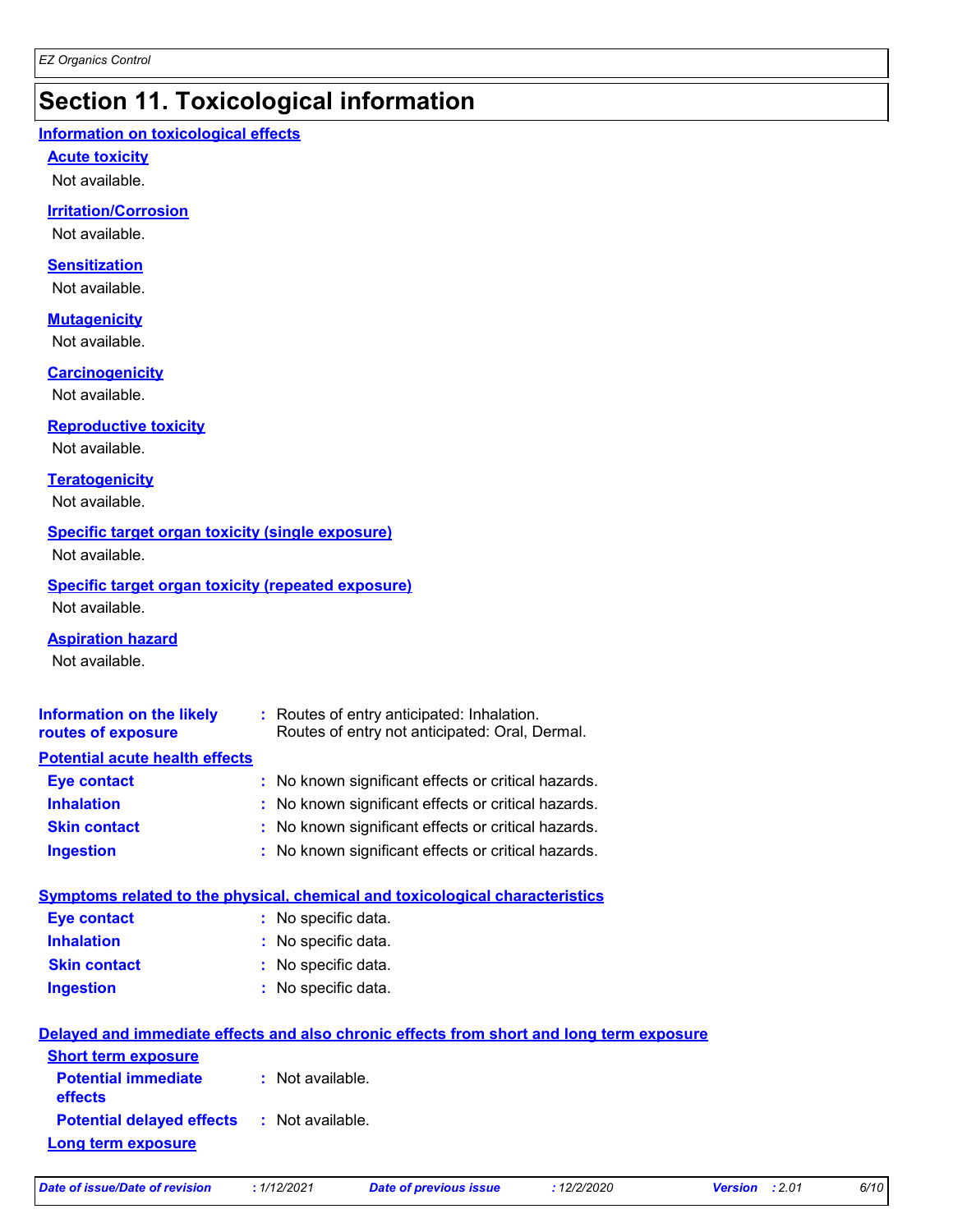### **Section 11. Toxicological information**

**Potential immediate effects**

**:** Not available.

### **Potential delayed effects :** Not available.

**Potential chronic health effects**

Not available.

| <b>General</b>               | : No known significant effects or critical hazards. |
|------------------------------|-----------------------------------------------------|
| <b>Carcinogenicity</b>       | : No known significant effects or critical hazards. |
| <b>Mutagenicity</b>          | : No known significant effects or critical hazards. |
| <b>Teratogenicity</b>        | : No known significant effects or critical hazards. |
| <b>Developmental effects</b> | : No known significant effects or critical hazards. |
| <b>Fertility effects</b>     | : No known significant effects or critical hazards. |

#### **Numerical measures of toxicity**

**Acute toxicity estimates**

Not available.

# **Section 12. Ecological information**

#### **Toxicity**

Not available.

#### **Persistence and degradability**

Not available.

#### **Bioaccumulative potential**

Not available.

### **Mobility in soil**

**Soil/water partition coefficient (Koc)** 

**:** Not available.

**Other adverse effects** : No known significant effects or critical hazards.

# **Section 13. Disposal considerations**

The generation of waste should be avoided or minimized wherever possible. Disposal of this product, solutions and any by-products should at all times comply with the requirements of environmental protection and waste disposal legislation and any regional local authority requirements. Dispose of surplus and non-recyclable products via a licensed waste disposal contractor. Waste should not be disposed of untreated to the sewer unless fully compliant with the requirements of all authorities with jurisdiction. Waste packaging should be recycled. Incineration or landfill should only be considered when recycling is not feasible. This material and its container must be disposed of in a safe way. Empty containers or liners may retain some product residues. Avoid dispersal of spilled material and runoff and contact with soil, waterways, drains and sewers. **Disposal methods :**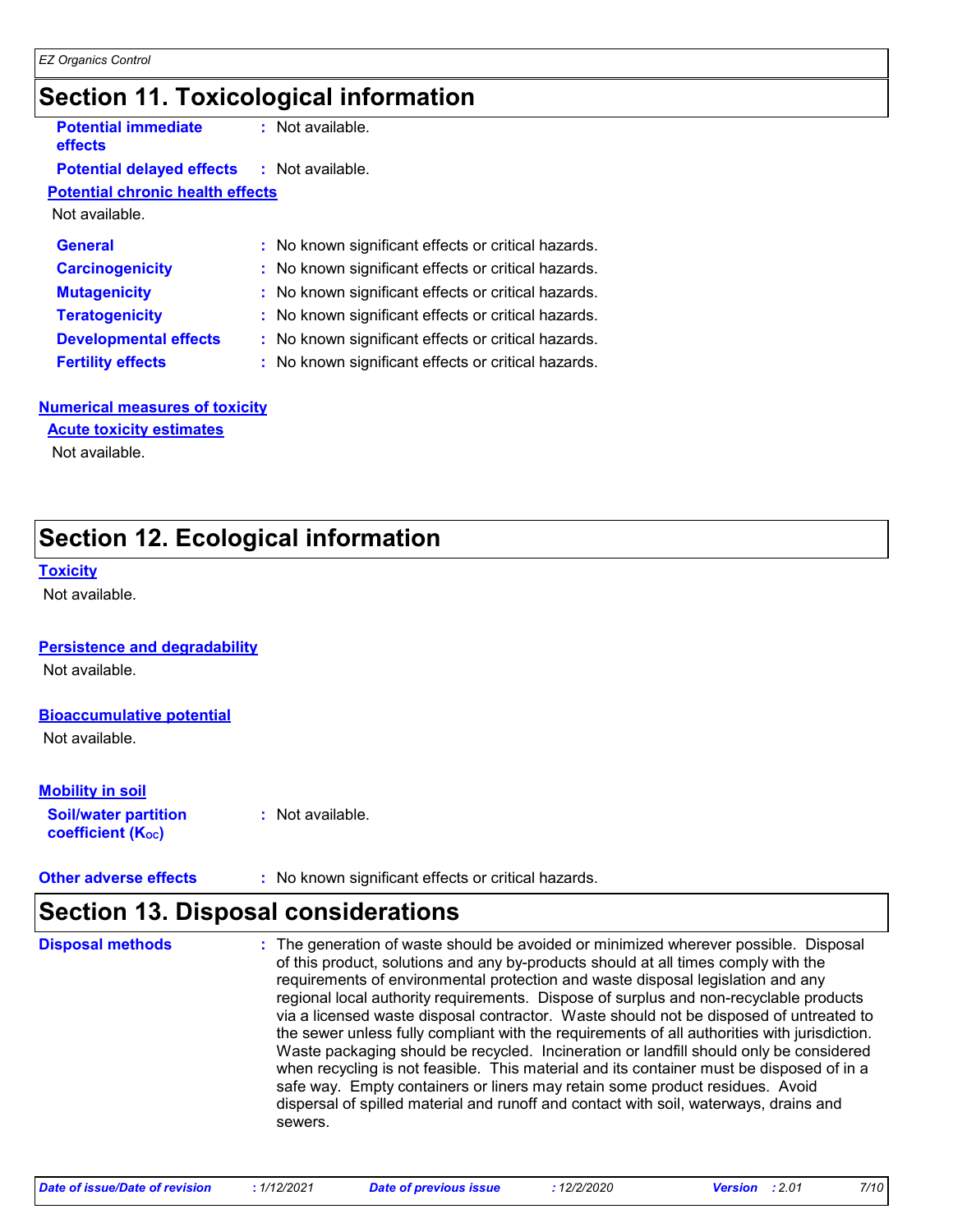# **Section 14. Transport information**

|                                      | <b>DOT</b><br><b>Classification</b> | <b>TDG</b><br><b>Classification</b> | <b>Mexico</b><br><b>Classification</b> | <b>ADR/RID</b> | <b>IMDG</b>    | <b>IATA</b>    |
|--------------------------------------|-------------------------------------|-------------------------------------|----------------------------------------|----------------|----------------|----------------|
| <b>UN number</b>                     | Not regulated.                      | Not regulated.                      | Not regulated.                         | Not regulated. | Not regulated. | Not regulated. |
| <b>UN proper</b><br>shipping name    |                                     |                                     |                                        |                |                |                |
| <b>Transport</b><br>hazard class(es) |                                     |                                     |                                        |                |                |                |
| <b>Packing group</b>                 |                                     |                                     |                                        |                |                |                |
| <b>Environmental</b><br>hazards      | No.                                 | No.                                 | No.                                    | No.            | No.            | No.            |

**Special precautions for user** : Transport within user's premises: always transport in closed containers that are upright and secure. Ensure that persons transporting the product know what to do in the event of an accident or spillage.

**Transport in bulk according :** Not available. **to Annex II of MARPOL and the IBC Code**

### **Section 15. Regulatory information**

| <b>U.S. Federal regulations</b>                                                   | : TSCA 8(a) CDR Exempt/Partial exemption: Not determined<br>Clean Water Act (CWA) 307: tetrasodium hexacyanoferrate |
|-----------------------------------------------------------------------------------|---------------------------------------------------------------------------------------------------------------------|
| <b>Clean Air Act Section 112</b><br>(b) Hazardous Air<br><b>Pollutants (HAPS)</b> | : Listed                                                                                                            |
| <b>Clean Air Act Section 602</b><br><b>Class I Substances</b>                     | : Not listed                                                                                                        |
| <b>Clean Air Act Section 602</b><br><b>Class II Substances</b>                    | : Not listed                                                                                                        |
| <b>DEA List I Chemicals</b><br><b>(Precursor Chemicals)</b>                       | : Not listed                                                                                                        |
| <b>DEA List II Chemicals</b><br><b>(Essential Chemicals)</b>                      | : Not listed                                                                                                        |
| <b>SARA 302/304</b>                                                               |                                                                                                                     |
| <b>Composition/information on ingredients</b>                                     |                                                                                                                     |
| No products were found.                                                           |                                                                                                                     |
| <b>SARA 304 RQ</b>                                                                | : Not applicable.                                                                                                   |
| <b>SARA 311/312</b>                                                               |                                                                                                                     |
| <b>Classification</b>                                                             | : Not applicable.                                                                                                   |
| <b>Composition/information on ingredients</b>                                     |                                                                                                                     |
| No products were found.                                                           |                                                                                                                     |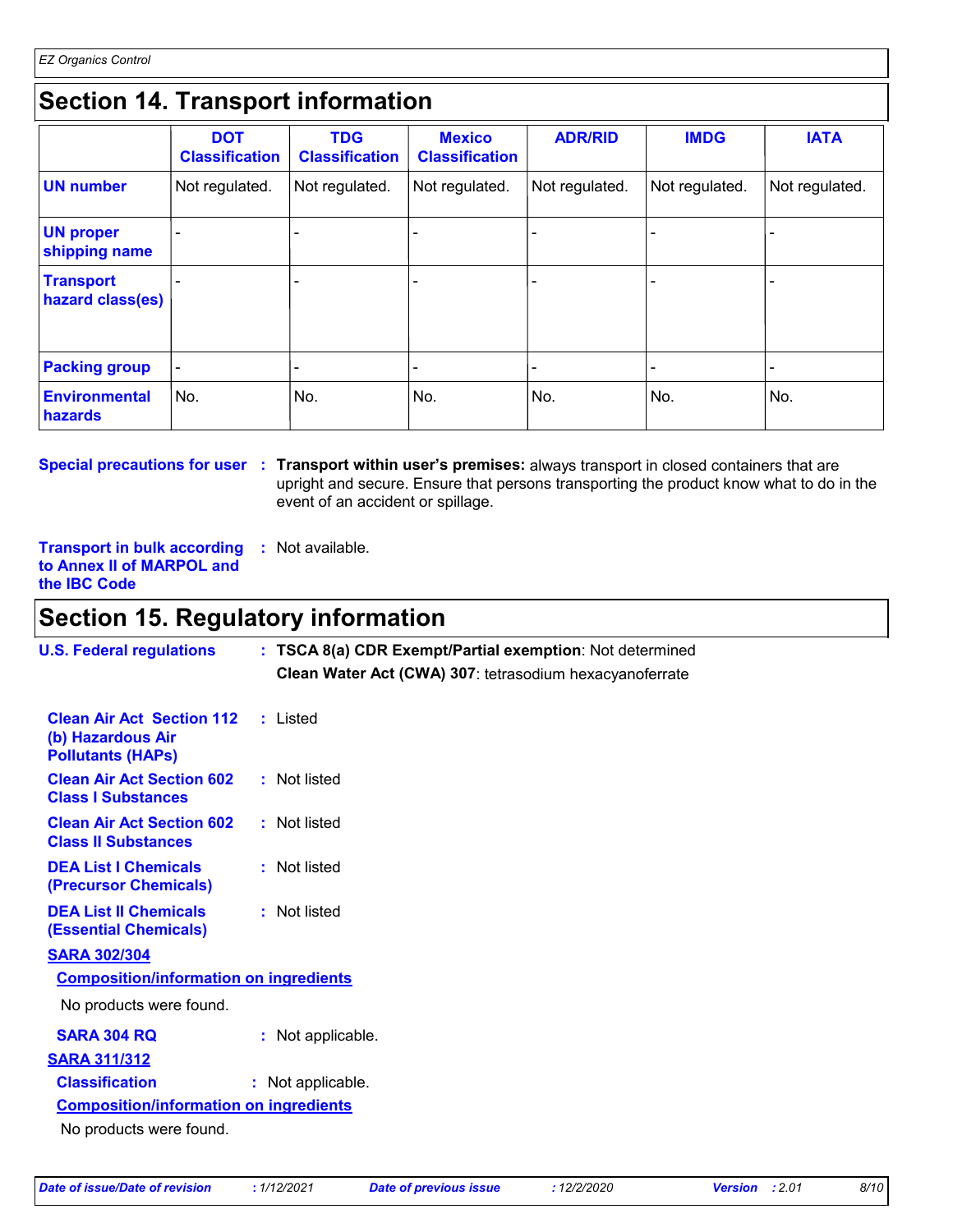# **Section 15. Regulatory information**

### **State regulations**

- : None of the components are listed. **Massachusetts : New York :** None of the components are listed. **New Jersey :** None of the components are listed. **Pennsylvania :** None of the components are listed.
	-
- 

### **California Prop. 65**

This product does not require a Safe Harbor warning under California Prop. 65.

### **International regulations**

**Chemical Weapon Convention List Schedules I, II & III Chemicals** Not listed.

### **Montreal Protocol**

Not listed.

### **Stockholm Convention on Persistent Organic Pollutants**

Not listed.

### **Rotterdam Convention on Prior Informed Consent (PIC)**

Not listed.

### **UNECE Aarhus Protocol on POPs and Heavy Metals**

Not listed.

### **Inventory list**

| <b>Australia</b>         | : Not determined.                                                                    |
|--------------------------|--------------------------------------------------------------------------------------|
| <b>Canada</b>            | : All components are listed or exempted.                                             |
| <b>China</b>             | : Not determined.                                                                    |
| <b>Europe</b>            | : At least one component is not listed.                                              |
| <b>Japan</b>             | : Japan inventory (ENCS): Not determined.<br>Japan inventory (ISHL): Not determined. |
| <b>Malaysia</b>          | : Not determined                                                                     |
| <b>New Zealand</b>       | : Not determined.                                                                    |
| <b>Philippines</b>       | : Not determined.                                                                    |
| <b>Republic of Korea</b> | : Not determined.                                                                    |
| <b>Taiwan</b>            | : Not determined.                                                                    |
| <b>Thailand</b>          | : Not determined.                                                                    |
| <b>Turkey</b>            | : Not determined.                                                                    |
| <b>United States</b>     | : All components are listed or exempted.                                             |
| <b>Viet Nam</b>          | Not determined.                                                                      |

### **Section 16. Other information**

**Hazardous Material Information System (U.S.A.)**

| <b>Health</b>           |  |  |
|-------------------------|--|--|
| <b>Flammability</b>     |  |  |
| <b>Physical hazards</b> |  |  |
|                         |  |  |